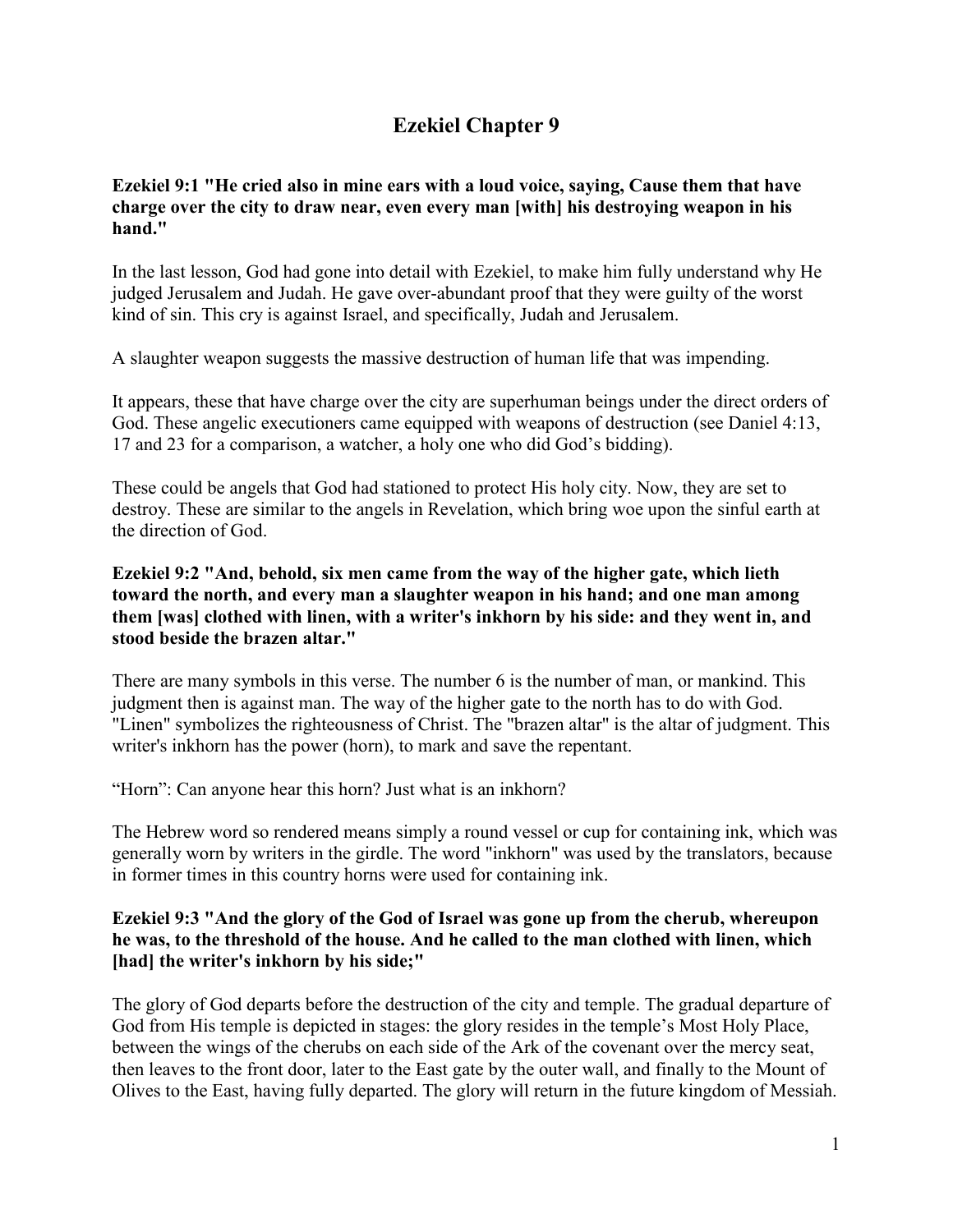It is God who knows who is to be marked, and who is not. God knows the heart of man. He, also, knows whose names are written in the book of life. Just as the Hebrews in Egypt, whose doors were covered with the blood of the lamb, were saved, God will separate the judgment here. This is last minute instructions from God.

# **Ezekiel 9:4 "And the LORD said unto him, Go through the midst of the city, through the midst of Jerusalem, and set a mark upon the foreheads of the men that sigh and that cry for all the abominations that be done in the midst thereof."**

God will mark His remnant here. These are that remnant who has not bowed their knee to these false gods. They are saddened by the things going on. They love God and Him alone. They have not been involved in this sensuous worship of false gods. They are very similar to the 144,000 that are sealed in Revelation.

Revelation 7:2-4 "And I saw another angel ascending from the east, having the seal of the living God: and he cried with a loud voice to the four angels, to whom it was given to hurt the earth and the sea," "Saying, Hurt not the earth, neither the sea, nor the trees, till we have sealed the servants of our God in their foreheads." "And I heard the number of them which were sealed: [and there were] sealed a hundred [and] forty [and] four thousand of all the tribes of the children of Israel."

God always has a remnant, who has not worshipped false gods. God protects those who worship Him in Truth.

# **Ezekiel 9:5 "And to the others he said in mine hearing, Go ye after him through the city, and smite: let not your eye spare, neither have ye pity:"**

All of those who did not have the seal of God on their foreheads were to be utterly destroyed. The others, with their weapon drawn, were to follow the one with the seal. They destroyed all who were not sealed.

# **Ezekiel 9:6 "Slay utterly old [and] young, both maids, and little children, and women: but come not near any man upon whom [is] the mark; and begin at my sanctuary. Then they began at the ancient men which [were] before the house."**

True worshippers of God, who despised idolatry, would be protected. The rest would be destroyed. This seems cruel, but it is really God wiping out those unfaithful. The children were killed also, so the next generation would not worship false gods. This was a beginning again, as God did with Noah and his family.

The ancient men before the houses had been involved in this worship of false gods also. Judgment begins at the house of God. This was no exception.

1 Peter 4:17 "For the time [is come] that judgment must begin at the house of God: and if [it] first [begin] at us, what shall the end [be] of them that obey not the gospel of God?"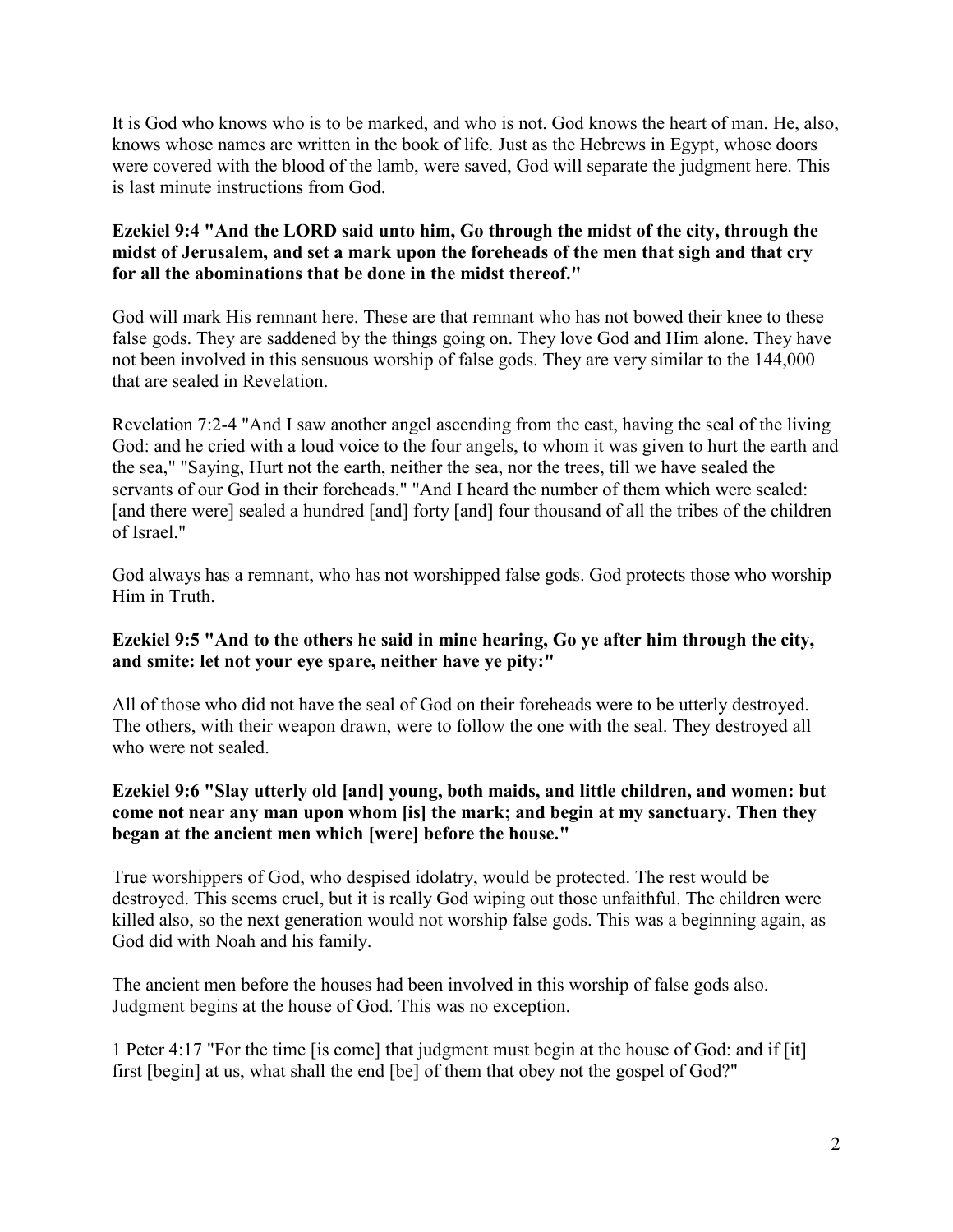#### **Ezekiel 9:7 "And he said unto them, Defile the house, and fill the courts with the slain: go ye forth. And they went forth, and slew in the city."**

The house means "the temple".

Remember, this is a vision. This really does occur, when the temple and the people in it are destroyed. Their dead bodies were left lying everywhere. They were not even buried. Their bones were scattered on the altars of their false gods. The house was defiled by the worship of the false gods. Now, God does not even regard this house as holy. He wants it destroyed along with the worshippers of the false gods.

The city here, is Jerusalem.

# **Ezekiel 9:8 "And it came to pass, while they were slaying them, and I was left, that I fell upon my face, and cried, and said, Ah Lord GOD! wilt thou destroy all the residue of Israel in thy pouring out of thy fury upon Jerusalem?"**

Ezekiel is fearfully aroused in prayer because the judgment on Jerusalem and Israel is so vast.

God replies that pervasive sin demands thorough judgment, yet comforts him by the report that the faithful had been marked to be spared.

### **Ezekiel 9:9 "Then said he unto me, The iniquity of the house of Israel and Judah [is] exceeding great, and the land is full of blood, and the city full of perverseness: for they say, The LORD hath forsaken the earth, and the LORD seeth not."**

God answers Ezekiel, by telling him why He is destroying them. "Perverseness", here, is iniquity of the worst sort. They are evil and the hearts within them are evil. They kill, lie, and cheat. They are even unfaithful to the God who created them. This iniquity is so great, that God must judge them. There comes a time when God will wait no longer for them to repent. This is that time for them.

# **Ezekiel 9:10 "And as for me also, mine eye shall not spare, neither will I have pity, [but] I will recompense their way upon their head."**

What you sow, you will reap. They have sinned so greatly, that God will have no pity on them. Judgment day is here. The wrath of God is poured out upon them. He will not stop, until everyone has paid their wages for their sin.

Romans 3:23: "The wages of sin is death but the gift of God is life eternal through Jesus Christ the Lord."

# **Ezekiel 9:11 "And, behold, the man clothed with linen, which [had] the inkhorn by his side, reported the matter, saying, I have done as thou hast commanded me."**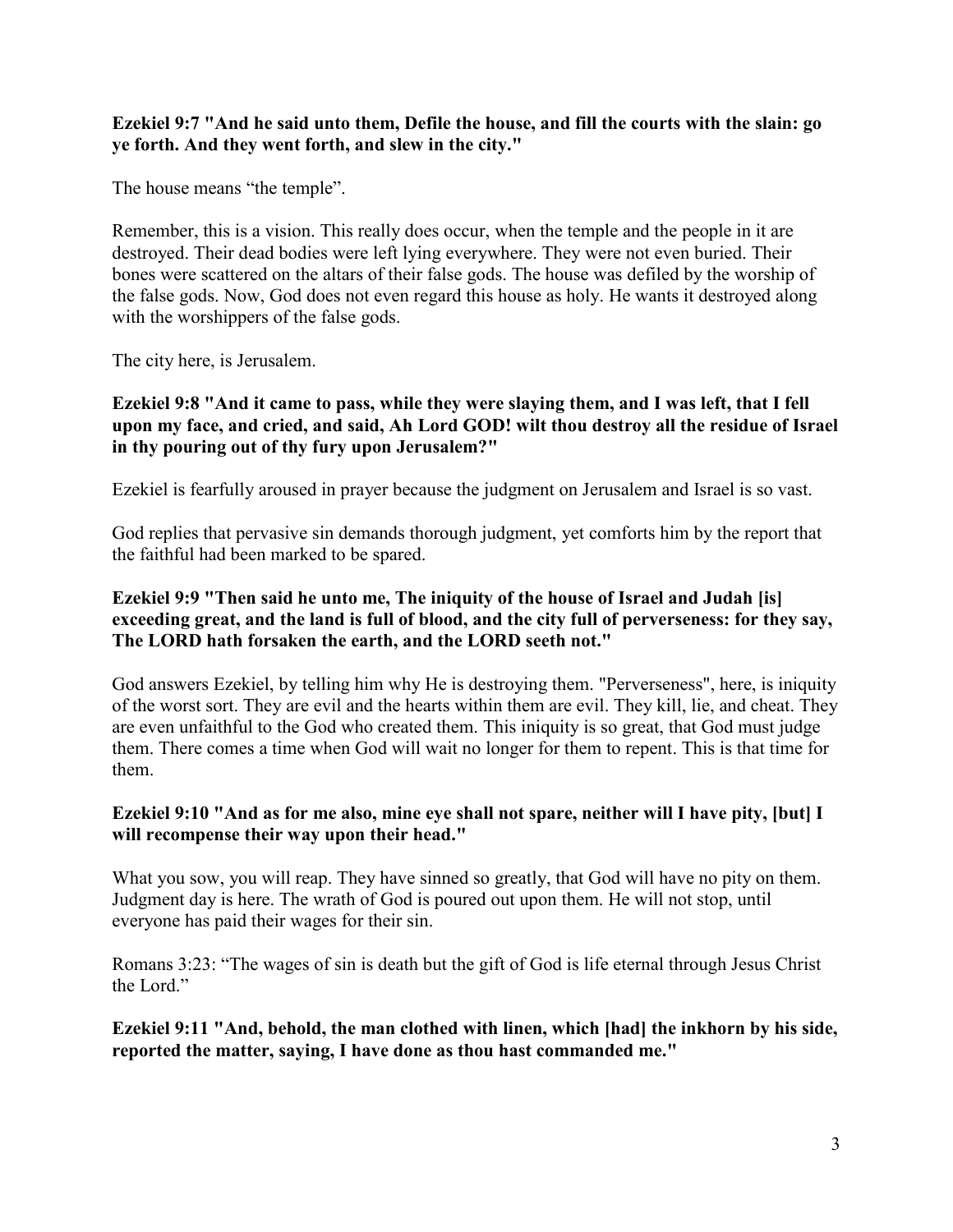This man clothed in linen is like all other beings upon the earth, and in heaven, and under the earth in that he is subject to God.

He reports back, that he has done as God requested him to do. If the six were angels, then this being seems to be the one in charge.

# **Ezekiel Chapter 9 Questions**

- 1. What does God do to Ezekiel in verse 1.
- 2. Who are these that have charge over the city?
- 3. Who are these that have charge over the city like, in Revelation?
- 4. How many came from the way of the higher gate?
- 5. What did they have in their hands?
- 6. What does "linen" symbolize?
- 7. The "brazen altar" is the altar of  $\blacksquare$ .
- 8. What does the writer's inkhorn have power to do?
- 9. Where had the glory of the God of Israel been?
- 10. Who is directing the one dressed in linen?
- 11. What was this one with the inkhorn to do?
- 12. What made them different from the other Israelites?
- 13. Who are these that are to be marked in their foreheads similar to in the book of Revelation?
- 14. What were the others to do?
- 15. Who were they to slay?
- 16. Where did they begin with their destruction?
- 17. This beginning again was similar to \_\_\_\_\_\_\_\_.
- 18. Where were the dead bodies left?
- 19. What did Ezekiel do, when he found he was left?
- 20. What question does he ask God?